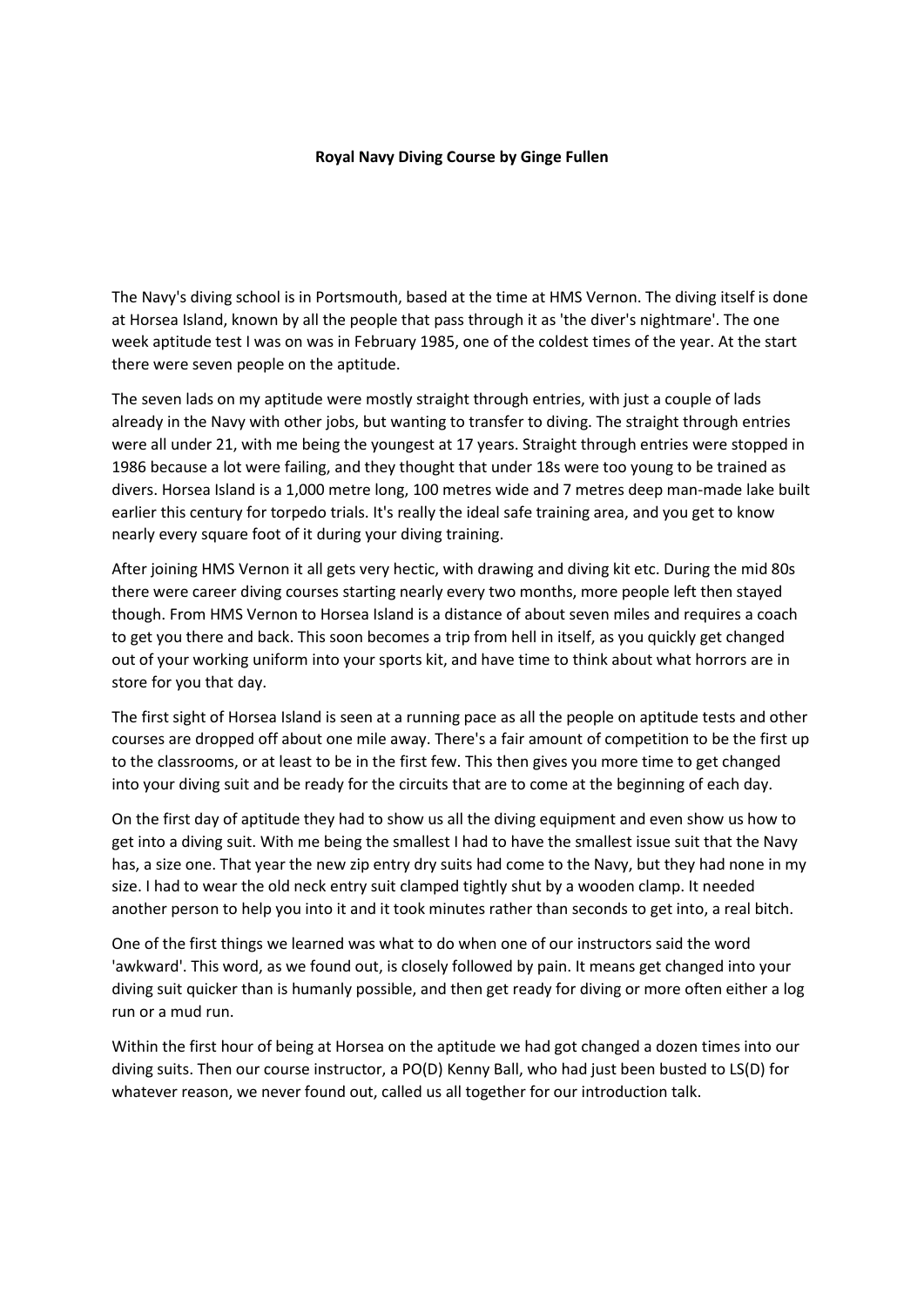His talk went something like this, "my job is to get you off this aptitude. I will use any means possible to do this. The aptitude should last till Friday, I want to be going home for the weekend by Thursday night. If you want an off-course chit just come and see me or either of my two helpers and you can do without all the pain and aggro to come. Does anybody want an off-course chit now?" Nobody said anything. The next thing he said was, "awkward."

In the 70s and 80s there were many people trying to go through to the diving branch, firstly because you get extra money each day, specialised or danger money, whichever way you look at it. The diving branch is also seen to be outside of the ordinary Navy, a bit more independent and laid back. You are expected to work on your own or in small teams and the jobs, like mine clearance, are a lot more interesting. They could afford to be choosy, and things were done in those days that are just not allowed today.

The next five days were hell, except hell should not be that cold. The first task of each day was to do three circuits, which is still done today. The seven of us would all start off together and jump off the top diving board in Horsea, a height of about 30-foot, and the third platform of a high metal tower.

(The top platform was dismantled in later years as it was deemed to be too high by health and safety officials.) We would then have to fin across on our backs to the other side, run around to the boards and do it again. Three times in total, each morning. Whilst we were finning across on the first circuit we were all holding our hands out of the water trying to stop them from freezing in the water. We were never allowed gloves on aptitude or until we had passed the course. The instructor yelled at us to put our hands in the water and get a move on, we weren't fast enough. You had to try and pace yourself, if you sweated too much on the circuits, you would be even colder in the hours of diving to come.

I was first to finish the circuits. The two helpers or second 'dickies' as they were called, were there to help the instructor and to act as safety diver and crew, but also generally there to help make our lives a misery. I got back a couple of minutes before the others, one of the second dickies gave me press-ups and star jumps to do. He was being good to me, very good. He could see how cold I was and was trying to warm me up. He asked me if I wanted an off-course chit, he said he'd even sign it for me as my hands were frozen. He took a shine to me, as he could see I was trying my hardest at everything we did. He carried an off-course chit with him over the next five days with my name on it. He constantly asked me if I wanted it. I even found it pinned to my bed one night when I got back. When I arrived each morning he commented, "You still fucking here, won't be long till you're off course." I don't remember his name and he will never know how much he helped me in a crazy way! It's like we were playing a game with each other and I was not going to lose.

Our first experience of diving was attended-diving this is when the diver is attended from the surface by a thick line. It's one of the safest ways of teaching, as the instructor has more control over the divers and can even haul them up if necessary if they get into trouble.

When I was diving I remember it being so cold that I had layers and layers of clothing on to try and stay warm. This made me positively buoyant so I had to grab hold of rocks from the bottom to keep me down. Of course not having gloves meant your hands were totally numb, but that wasn't a bad thing as they were soon forgotten about. The diving sets should have had the capacity to last well over one hour, but we all used to breathe them down in 30 or 40 minutes so that we could get out of the water. They only made us charge the diving sets quicker and get straight back in though.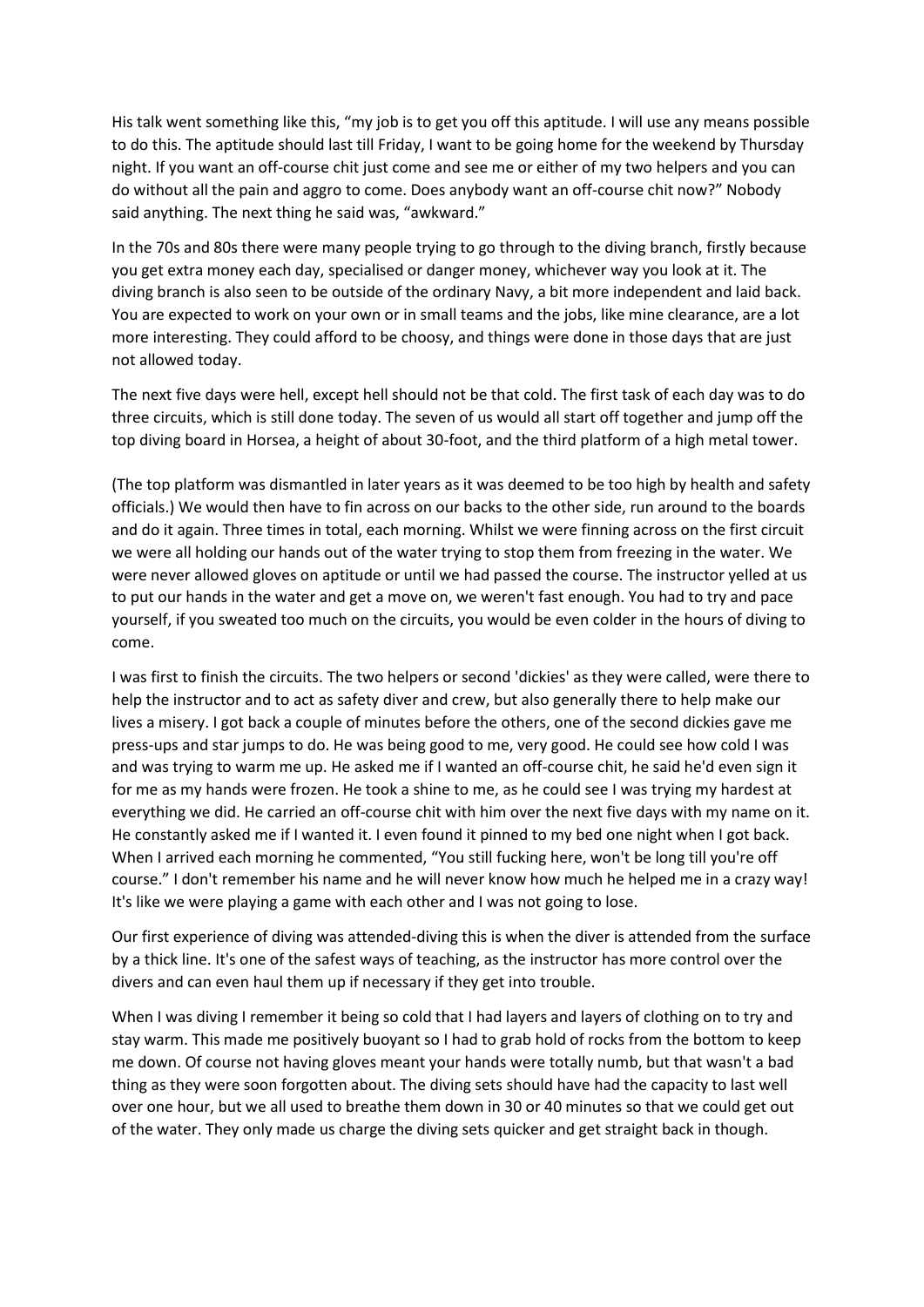It was not that easy when you were on the surface tending to your diver, as the instructor and second dickies would come around and ask you questions on diving and the diving signals that you should have learned prior to coming on aptitude. Getting them wrong earned you some form of exercise. Making a bad mistake, like not having two hands on the divers life line, earned you mini circuits which meant jumping off the top board into the water getting back out and doing it again until they told you to stop.

We had our first taste of mud runs on day one. At low tide the mud flats stretch out around Horsea for about 600 metres. Being about six inches deep it's not the easiest of surfaces to run on. In fact the best technique is to try and skate across it rather than run, but the second dickies don't tell you that until you're halfway through the course, if you get that far.

My situation was made even worse as the legs in my dry suit were far too long for me and with the suction of the mud pulling them down, I was left with the feet of my dry bag flapping around. From then on I had to tape around my ankles to keep the feet of my dry bag in place.

Every Navy diver who passed through Horsea Island will remember the infamous mud run. Every diver who passed through in the 80s will remember the small wooden post on the mud flats that you had to run out to. It was a distance of around 600 metres away, but it never seemed to get any nearer, it took an age to get to and even longer to get back. Those who got back first were made to do press ups in the mud touching their nose down all the way, those who were last might be made to go again. After the mud we all had to do a circuit just to wash the mud off they told us. The last task of the day was to run around Horsea Island with a telegraph pole, a distance of one and a half miles.

One lad took himself off course as soon as we got back. He said he could not do this for the rest of his life. It was the end of the first day and we had lost three people already. My way of passing the aptitude was to take it one day at a time, but on that first day, it seems like several days 'attack' you at once. We were down to four, a nice even number the second dickies told us, as now one of them would not need to tend one of the divers. The instructor was happy, by this rate he said we would all be off by Wednesday and he would get home even earlier.

The next two days were pretty much the same and by Thursday afternoon there was only two of us left, me and Kyle Luke who had been in my class at Raleigh. One lad had come off earlier that day, saying his hands were too cold, nothing like stating the obvious, but he only had one more dive to pass the aptitude. This was to be a night dive on the Thursday night. On the Thursday afternoon the second dickie, with my off-course chit pleaded with me one last time to sign the chit and then all the pain would be over. I declined and won the game. I told him I didn't make important decisions when I was tired and on my last legs.

The instructor left us in the hands of the second dickies for some last fun and games before the night dive, to see if they could get us off course. As there were only two of us left now they had more time to dedicate to us. One of the games was to go up to the top board, put our diving hoods on back to front, so we could see nothing and then get us to jump off. The next game had us standing about 20 feet back from the water's edge on the jetty, again with our hoods on back to front. We were then told to run towards the water and jump when they told us to jump, into what we thought would be the water. Wrong, we both landed in a snotty heap about two feet away from the water. We took our hoods off to see the two second dickies rolled up on the floor in fits of laughter. I'm glad we'd been of some entertainment; I could never quite see the joke.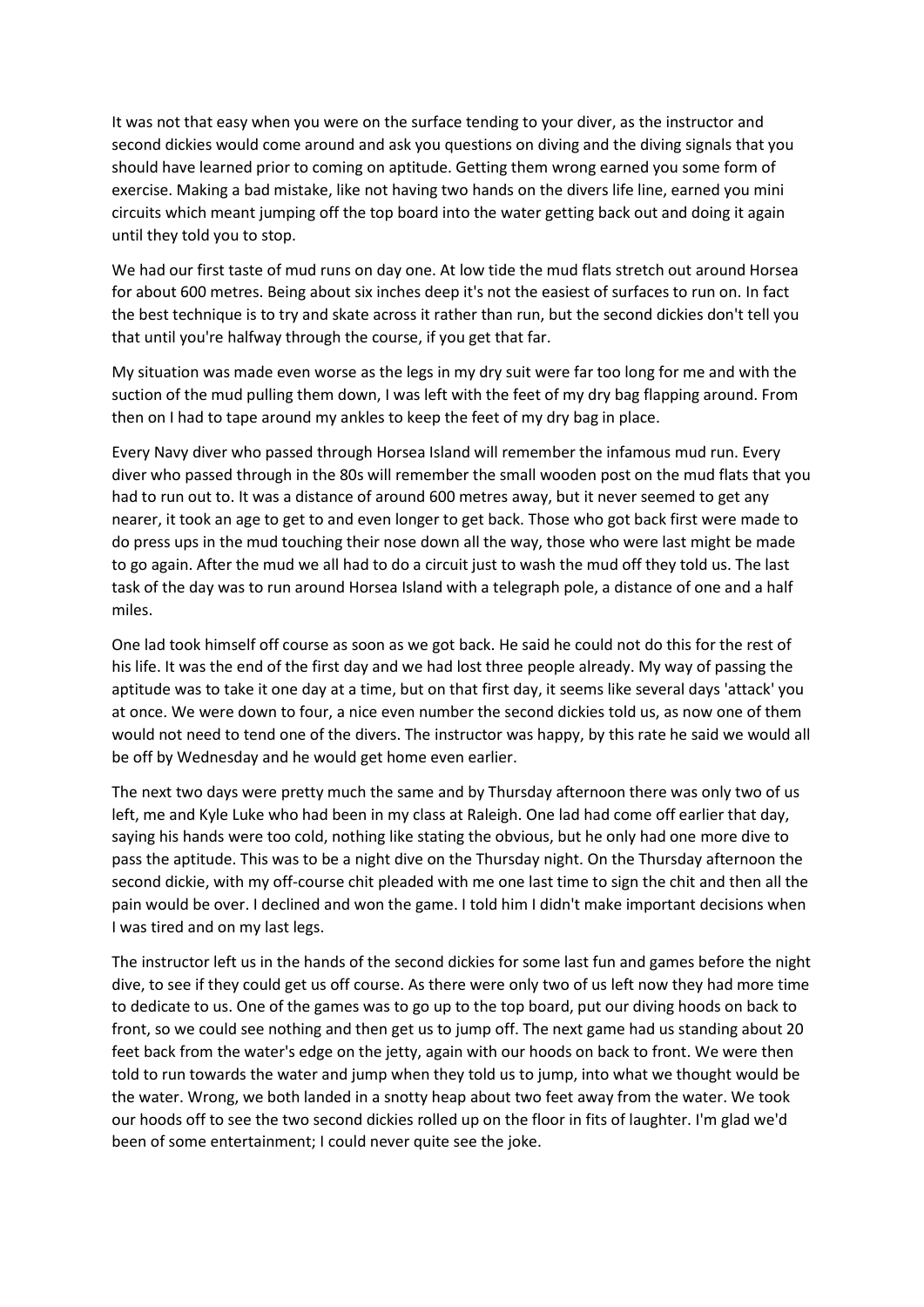We finished with a run around the island, bunny hopping between every other lamppost. A practise which has long since stopped as it's known to damage the knees. Kyle and I did the night dive on the Thursday, passing without any problems. All that was left to do on Friday was complete some paperwork and return our diving equipment. We'd passed the aptitude, now all that was left to do was to pass the four months diving course. No easy task.

On 4 April 1985 the seaman divers' course 59 started with 13 people. I was the youngest by far on the course and one of the youngest altogether. The course was four months long and took you up to Health and Safety Part 3 standard inshore diving, and very nearly Part 1 standard covering off shore diving. The course is hard, it's meant to be, both physically and mentally. With several different diving sets that you have to learn to use, and all the equipment and drills that come into diving, there's a lot of information to take in. This is all combined with many different physical exercises which are part and parcel of the course. There's a lot on which you can fail. I'm not going to say it's the toughest course in the services or even in the Navy, but it's different and not everybody likes the idea of spending hours underwater, often at night in nil visibility.

Day one consisted of meeting our instructors, being issued with diving equipment and having a course photo taken. This is done so the diving planning office can keep track of who is on the course and more importantly, who is off the course. Those who come off the course get a big red cross through their face on the photo. One lad did not get that far, he came off the course for a medical reason. We were down to 12 people already.

The first month was all air diving on the now long out of service two-cylinder Aquarius air set. The endurance of this set was not too long, but depended on the individual, the depth and how hard he worked. It could last anything up to 90 minutes. We were supposed to come up after two equalisations. This meant that with the diving set having no contents gauge only one bottle would be open at a time, and when this drained down you had to reach behind you and open the other cylinder and so equalising the two cylinders. On the second time of doing this you would come immediately to the surface knowing you still had enough air in one cylinder for emergencies.

The first two weeks were at Horsea, night diving on Tuesdays and Thursdays. We had exams every week that we had to pass and of course the diving was supplemented with lots of different exercise. I will not go on about these too much except to tell you that we got to know the logs and mud around Horsea very well. As well as the physical aspect there was also a lot of theory, involving the physics of diving, such as learning Archimedes Principle and Boyles Law by heart.

One new and equally infamous physical exertion was 'the soup'. 'The soup' lives in the memories of divers who qualified before about 1990. 'The soup' was situated at the entrance to Horsea Island and was actually the sea inlet to Horsea Lake itself. Whereas the mud on the mud flats during the mud runs was only six to nine inches deep, 'the soup' was up to three feet deep and even deeper in places. By week four we were getting quite quick on the mud runs. Most people had mastered the skating technique and we could be around the wooden post and back, nearly a mile, in around 20 minutes.

'The soup' was only about 30 metres long and we thought it should not take too long to complete, we thought wrongly. Half an hour later some of us were still struggling through it. I had big problems being only five foot six inches tall and having fairly short legs, I was nearly up to my waist before I even started. The process of taking a step was difficult to say the least. I had to lie back in the mud, put both hands down behind my knee and pull one leg up out of the mud and push it forward as far as I could, and then put my weight on that leg and keep repeating the process.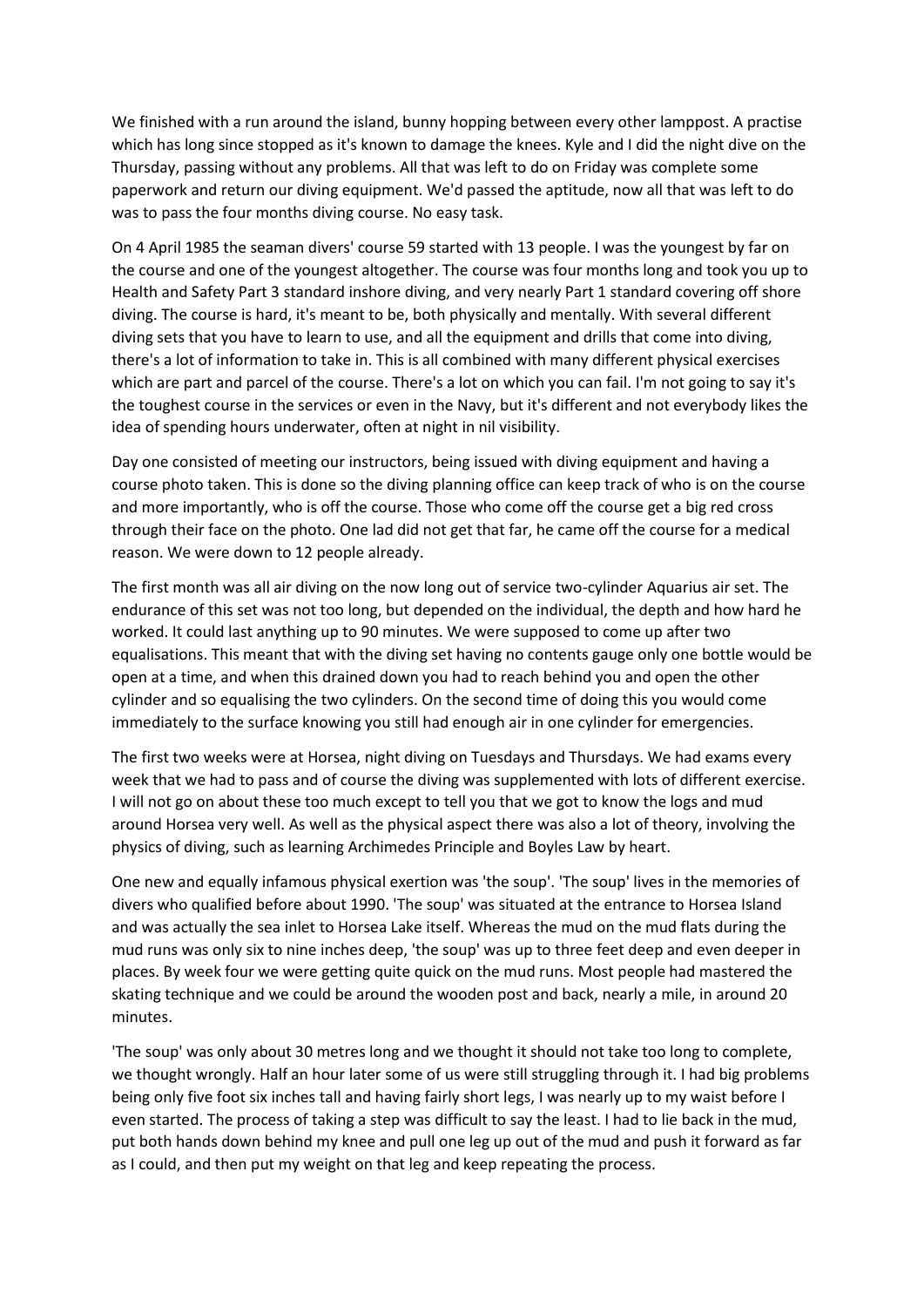The other lad who had problems was big Scouse Vernon with whom I'd been at Raleigh. We'd played rugby and lifted weights together. At nearly 15 stone he was big and heavy and he sank a little more than everybody else. At one stage even the instructor was getting worried he would disappear altogether. 'The soup' was an experience, maybe one to be missed, but in a crazy way I was glad that I was in the era that did it.

During the course the second dickies ran what was called a 'fuck up fund'. If anyone made a mistake on one of the diving drills or got a question wrong they got fined some money. On week one it was only 10 pence or so, but as we were making so many mistakes it soon mounted up. It slowly progressed up to £1 later in the course as we should have been making fewer mistakes. It was also £1 earlier on if it was a major safety mistake. The money went towards a 'piss up' at the end of the course. It was collected daily early on just in case someone went off course and the second dickies missed out on some valuable beer drinking money.

The next two weeks were up in the harbour learning the different ship's bottom searches. These searches are used when you are looking for any limpet mines placed by enemy forces. We did our searches on different boats in the harbour at the time, but mostly on HMS Tiger a 'dead' ship moored out in the middle of the harbour waiting to be disposed of. HMS Tiger had a flight deck nearly 60 feet tall, ideal for what the instructor had in mind for us.

It was not too hard to figure out, we were to jump off. They gave us a few tips: jump out as far as you can so you don't hit the side and hurt yourself, look at the horizon to keep straight, so you don't land on your face or back and hurt yourself, and keep hold of your suit inflation bottle (a small bottle on your waist that you can inflate when going deep to prevent suit squeeze and also to keep you buoyant when on the surface), so that it doesn't get too loose and flip up and smack you in the face and so hurt yourself. Everything was to prevent you from hurting yourself, I still wasn't sure that if you did everything right you would not hurt yourself anyway.

The jump was optional the instructor said, we didn't have to do it, but if we didn't jump then we were off course. We all jumped and one person ended up in hospital. He had not looked at the horizon and so landed slightly on his back. He got fined £1 for fucking up. By the end of week four we were down to nine people, and we had not yet done the infamous live-in week, the hardest week where most people come off course.

In week five we were introduced to a new diving set which only clearance divers in the Royal Navy use. It was called Diving Set Self Contained Clearance Diver, DSSCCD for short. We spent a lot of time in the classroom learning how the set worked and then more time learning about diving accidents and illnesses that could kill us or at least seriously hurt us. The list of different diving related accidents and illnesses grew to around 20, from rather minor ones like perforated eardrums and suit squeeze, to burst lungs and drowning. All were accompanied by rather graphic slides and photos of civilian divers in different stages of discomfort or death.

Week six came soon enough, the dreaded live-in week. A week when you live at Horsea Island and get very very little sleep, whilst diving all hours of the day and doing whatever exercise the instructors and second dickies can come up with. This is the week that they try and crack you and get people to come off course. They usually succeed in getting about 50% off from the original numbers. Everything we had done in the past on the aptitude course and the diving course was easy compared to this week. Maybe easy is not the right word, it's just that what they had done in the past they could now do day and night. In the whole week you maybe get about 10 hours sleep, so that means plenty of time for diving and other such fun.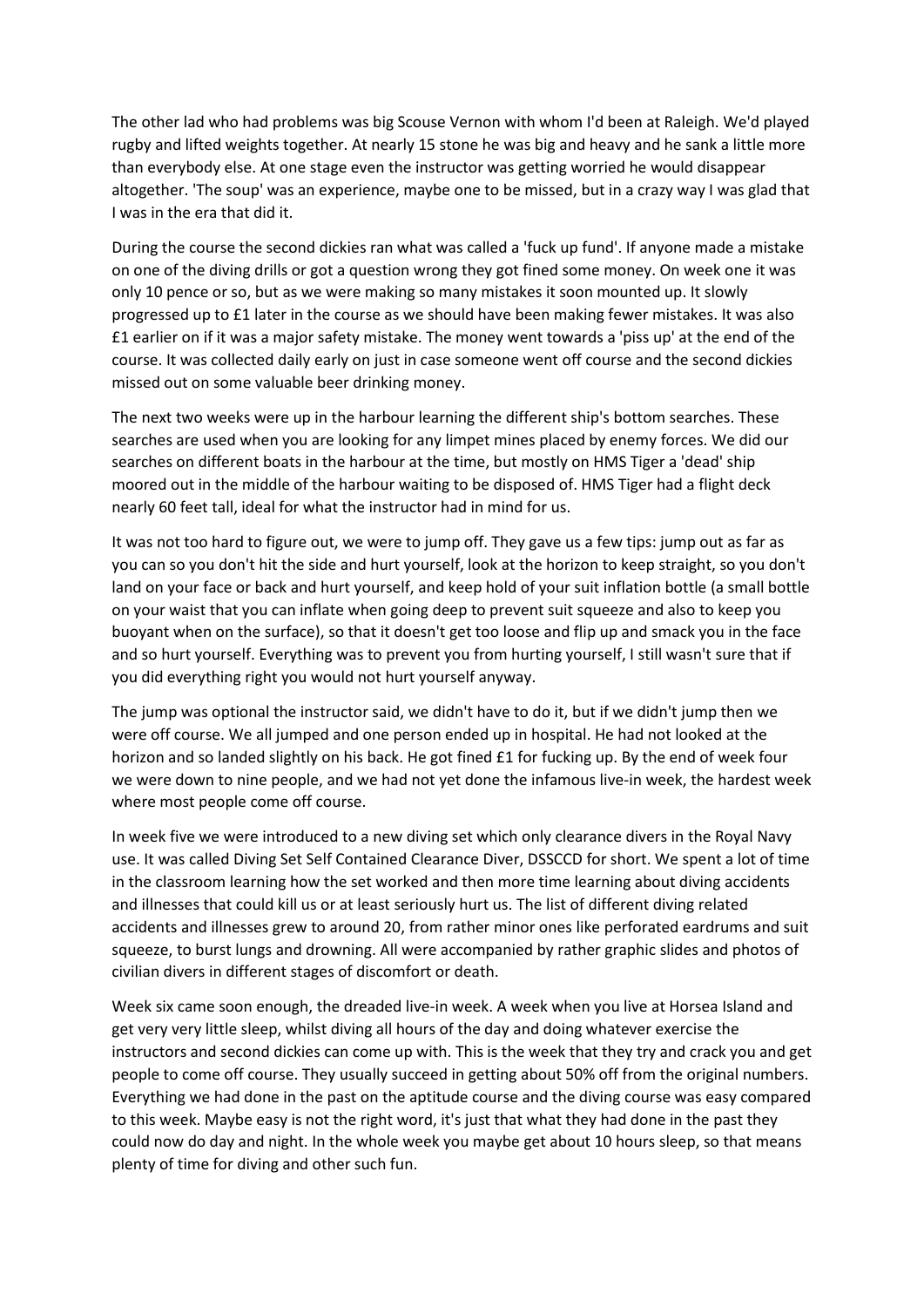We soon switched off to what was happening around us and one day merged into another. It was around two or three o'clock in the morning before we got to bed and we were already up and diving when the other courses arrived at 0800 hours. Between that period a lot had happened.

We got to bed around 0300 hours on the first night. None of us could sleep at first because we expected the worst to happen. Sure enough 20 minutes later a thunder flash was thrown into the middle of the room. A thunder flash is a small explosive charge normally thrown into the water if you need to call the divers up in an emergency as it can be heard and felt from quite a distance away. On the surface it's a very loud bang. It has a seven second fuse so we all covered our ears until it went off. Then in came one of the second dickies and gave us an 'awkward'. We were to be dressed in diving gear and ready to be in the water in 20 minutes time. We all had to run the 400 metres or so down to the classroom, where all the diving gear was, put our diving sets together, get our undersuits (often still wet) and drybags on, and be standing by the jetty ready to dive. We took 23 minutes.

'Get undressed', our instructor said. We took off our diving sets. 'Am I talking to a bunch of fucking retards, I said get undressed, fully fucking undressed'. We stripped off to nothing and got ready for the inevitable skin swim. We had to swim a distance of about 150 metres. When we finished we stood in a line on the jetty still naked and shivering at around 0330 hours.

Not good enough, the instructor had said, we were the worst course that he had ever seen at Horsea Island. It's funny that on nearly every hard and demanding course I've done in the Royal Navy the instructor has said that. There's definitely some psychology going on there or else I'm crap at every course I've done and am the worst sailor there's ever been. He said, 'Next time I want it quicker'. We went back to bed. An hour later another second dickie woke us with a thunder flash. We were stood on the jetty ready to dive within 20 minutes. 'That's it back to bed,' the second dickie said. We didn't even dive. The instructor stayed in bed. That's how it went on through the week each of them taking it in turns to get us up and take us out for some exercise.

We swam the length of the lake 1000 metre's dozens of times. More often than not we would have to get out and run back to the classrooms with all our diving kit. It was more a shuffle than a run, but if you were caught walking there was always a punishment or a fine for the 'fuck up fund', depending on the mood of the second dickies. We had to run back all the way as we were never too sure if one of the second dickies was hiding in the bushes watching us.

They gave us incentives though. For the first pair to reach the lock gates at the end of the lake they would take their diving gear off them so it would be easier to run back. Early on in the course we would try and swim at the side of the lake at around one to two metres where the water would be warmer, but then we risked getting a paddle on the back of our heads by the instructor. It was better to put on an extra thermal top, put up with cold hands and go slightly deeper. We lost another lad halfway through live-in week he got an ear infection and had to take a few days away from diving. Miss two days and you were off course. It was big scouse with whom I had joined up. He was back classed and passed the next course.

We were still being woken up at stupid hours in the morning. By the third night they had put the thunder flash in a dustbin in the middle of the room as we did not hear them otherwise. By the fourth night they let one off in the bin and still nobody moved. The second dickie had to come around and shake us to get ready to dive, as we were all so tired. Halfway through Thursday night, the last night of live-in week, another lad came off course. He'd had enough and asked for an offcourse chit. We were now down to seven the number we would finish with.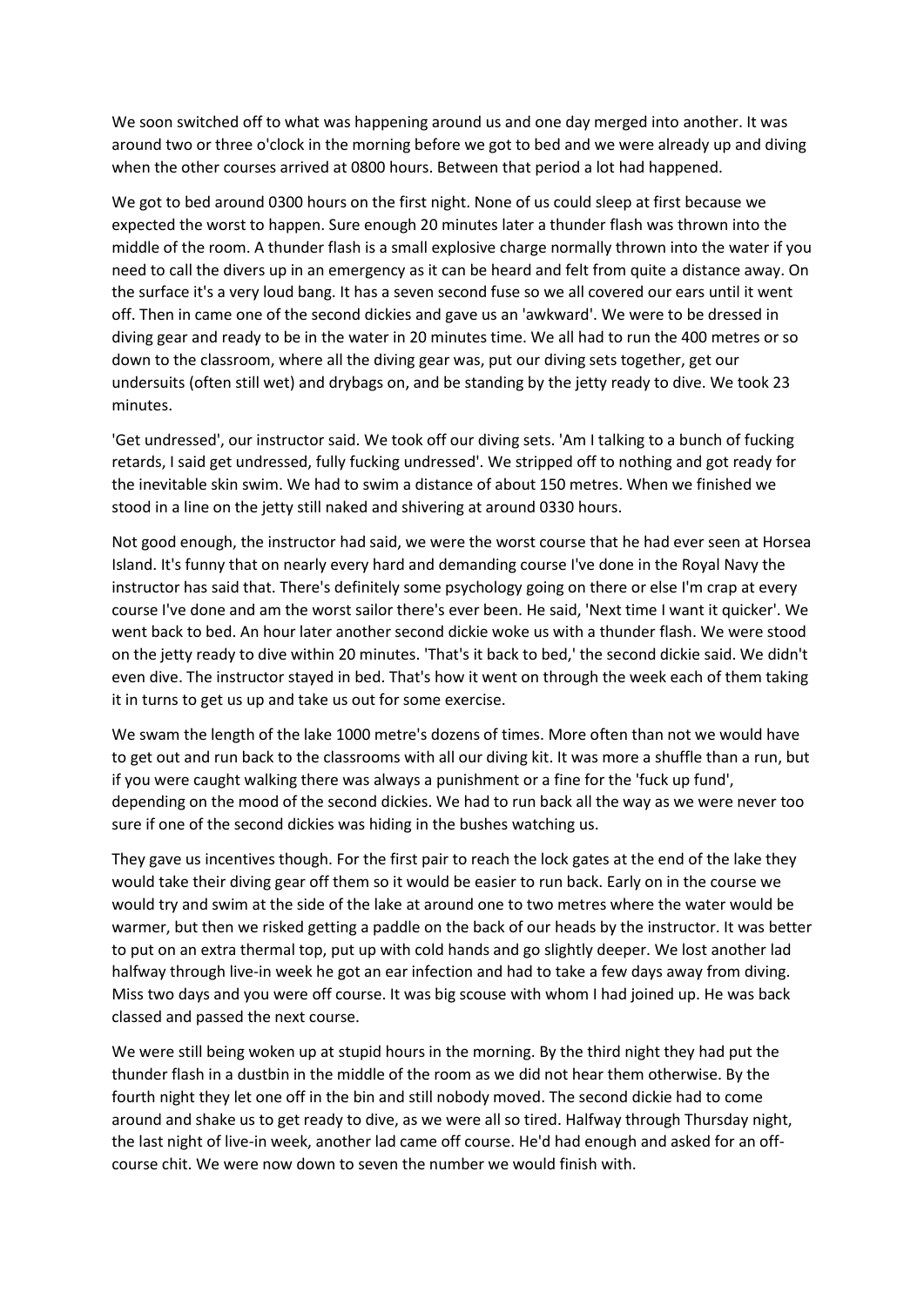We had our last real foray on to the mud on the Thursday. This time we were carrying logs 'just to make it special' our instructor said. The course before us had been doing log runs when a Health and Safety advisor had come round. He had said it was not safe to run with logs. So the two logs had been put in a skip ready for disposal. When the advisor had left the instructor said to the course, if he couldn't make them run with logs he would make them run with rocks, and when that was stopped he would make them run with bags of cement. So he said it was up to them, run with the logs or rocks. The logs they thought would be easier to carry, so they retrieved them from the skip. Log runs were stopped at the end of the 80s, but were started up again not long after, because it's seen as character building. So was running around whilst actually breathing on the diving mixture set. This practise gave you carbon dioxide poisoning and made you pass out. The instructors wanted to show us how to notice the symptoms.

On the Friday morning the last thing to do was ditching drills. This involved going to the bottom of the lake, seven metres, taking you're set off and free ascending to the surface. There were a few important things to do here so you didn't drown but also so you don't burst a lung. Breathing out slowly as you ascend should prevent this. One of the second dickies was there with you for safety, punching you in the stomach if he thought you were not breathing out enough.

As I ditched my set one of the connections broke loose so allowing water into the set. This meant water mixed with the soda-lime, which all re-breathers have in them. It causes a soda lime cocktail, an acid chemical mix which can burn the skin and be very harmful if swallowed. I took one mouthful before I realised what had happened and then bolted for the surface. The second dickie punched all the air out of me on the way up. On the surface my mouth was mildly burned. I was made to swill my mouth out with vinegary water as treatment. I was lucky it was Friday I would have the weekend to get back to normal and would not lose any days off the course. Live-in week was over. We had all dived for over 1,000 minutes in that week alone.

With live-in week behind us we felt as if we were over the worst. We still had our final exam and a very hard four weeks at DEODS, the Defence Explosive Ordinance Disposal School in Kent, learning all about mines and explosives.

The following weeks were intensive learning about new drills and equipment rather than physical work. Whilst we were in Portland doing different underwater searches, we upset our course officer. His name was Jimmy Green, a WO diver and a big powerful man. He had the entire course jumping off a jetty about 35 feet high, swimming around the boat, climbing back up and doing it again and again. He made us carry on until we were all physically sick. Jumping in and out of sea water and swallowing quite a lot you retch up first and keep on retching. We did our best not to upset him again.

We did our three weeks deep dive work up in Falmouth. Deep dive work ups have to be done every few months so each individual keep's worked up to depth. It's very easy to get nitrogen narcosis at depth, although there is no danger in that itself, the diver's concentration may be impaired and so they might act inappropriately.

The mixture set DSSCCD has a maximum depth of 54 metres, quite a deep depth which requires decompression stops. Safety is paramount and drills are carried out carefully and precisely. I was all dressed up ready for my first 54-metre dive when the instructor asked in a rather puzzled way, 'How old are you?' '17' I said. 'And how many months?' he asked. '5 months' I replied.